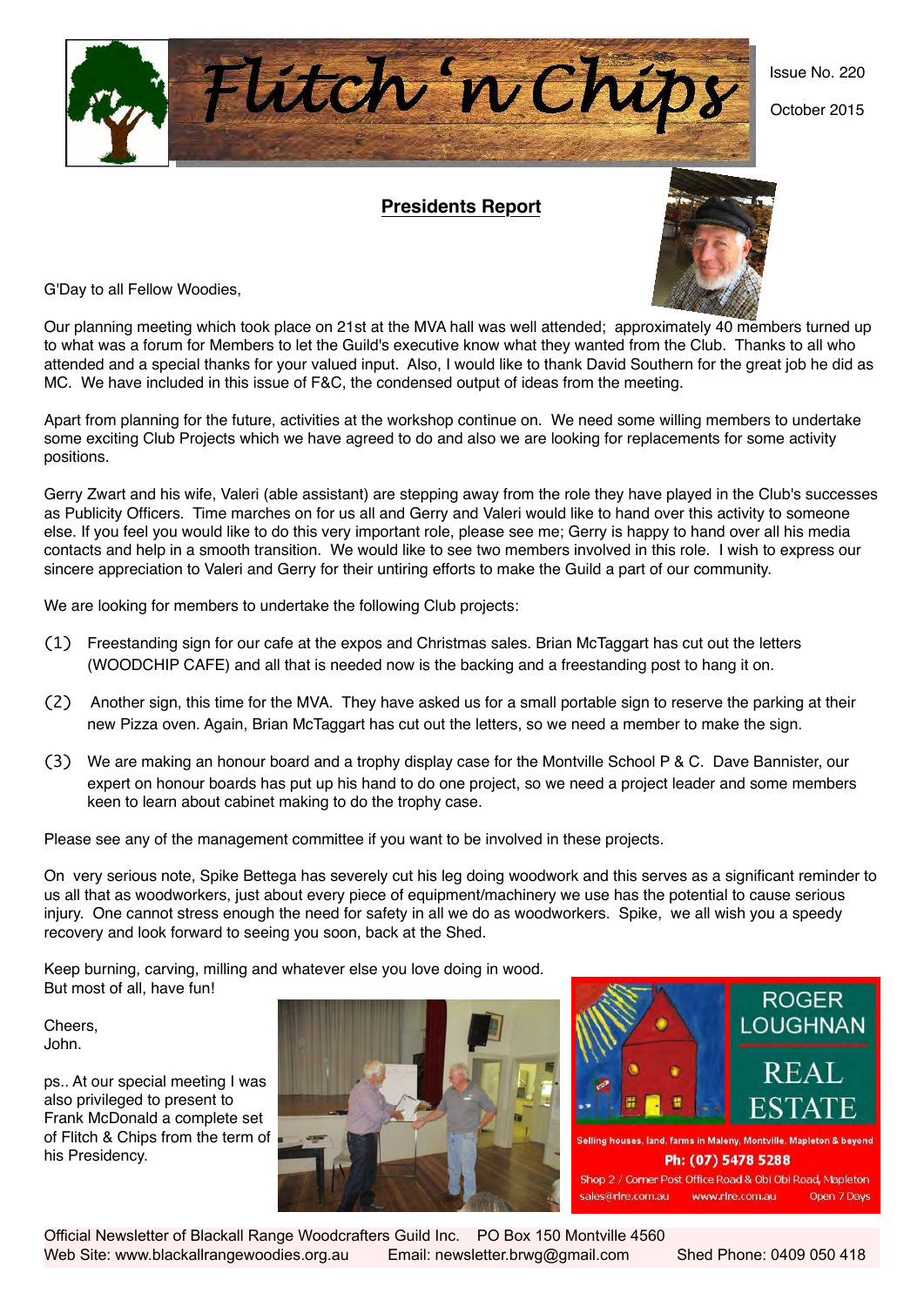# 2 **Around The Shed**



Andrew Powell, Member for Glasshouse and Guild Patron, visited the Club special meeting at St Mary's Hall and presented the Club with a Queensland Flag.

Hugh McKenna, master of the toy sized objects, turned his hand to something much larger with this fine cabinet.





ţ

Rob Otto produced a set of five matching display boxes for a Coin Collector



### **Gary & Cheryle Campbell**

• Camper Trailers • Vehicle Interiors • Furniture Upholstery • Boat & 4WD Canopies

Unit 7 / 47 Beerwah Parade, Beerwah 4519 Queensland

**TRE 10 TIMBER and HARDWARE MALENY** "For all your hardware needs"

**Phone 5494 2466** 

10% Discount to BRWG

-----------------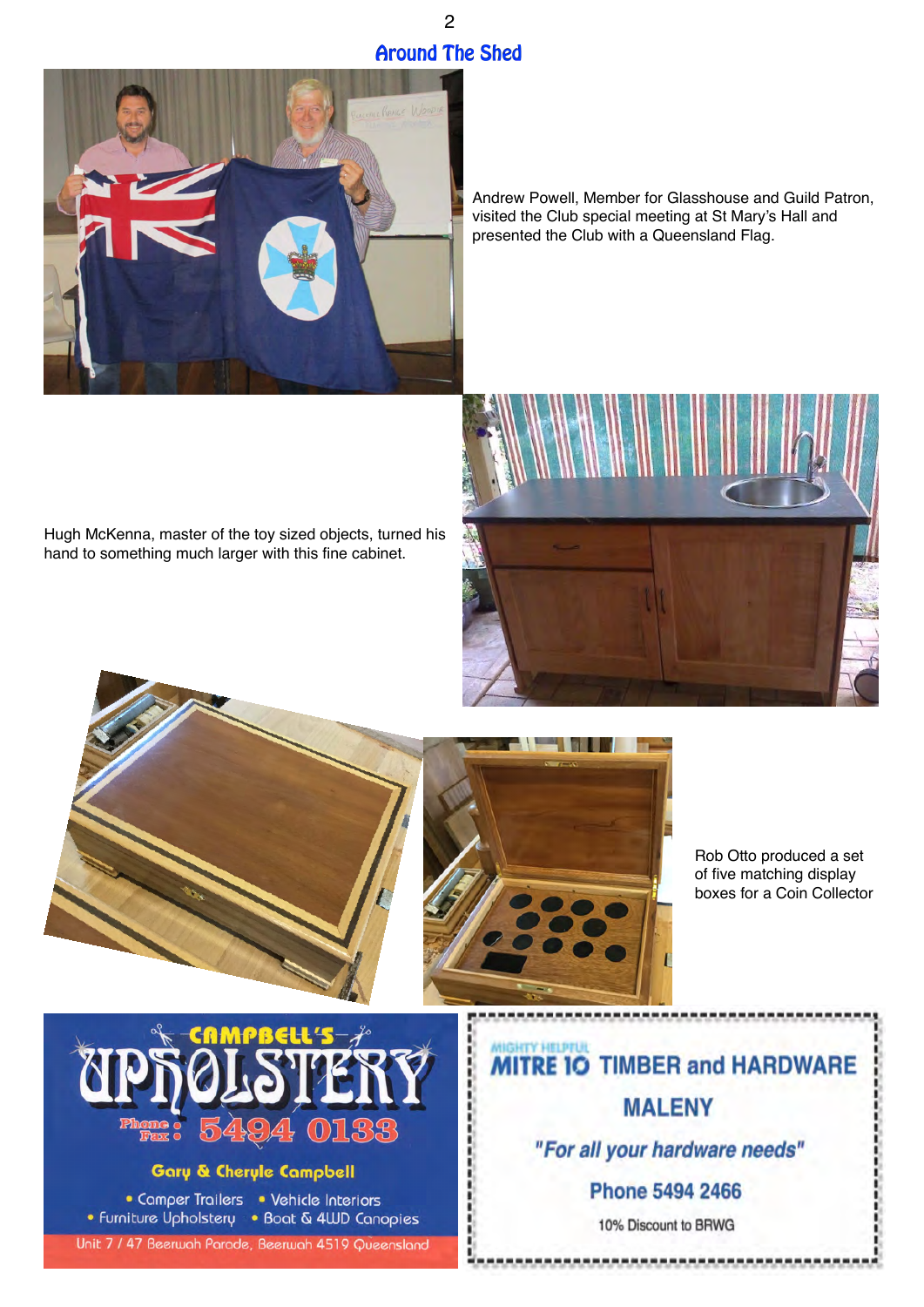#### Tips and Tricks By Warne Wilson

When I arrive at the shed, usually a Saturday morning, I take a wander around to see who's doing what. I keep an eye open for new members and I often find one working at a lathe having trouble getting the shape he or she wants, trying to cope with vibration or trying to smooth a rough surface. When I quietly ask if they would like some help I invariably get a smile and "Yes please – I'm having this or that trouble." Generally, by looking carefully at their method I can suggest a few simple changes. The tool rest may be set too high, or too low, or too far from the spinning wood. Many do not understand why lathe tool handles are so long – leverage is of prime importance, not to be brutal but to give the operator full control. The distance between the tool rest and the wood should not be greater than necessary, and the lathe tool should be held with one hand toward the end of the handle and the other hand either close to the tool rest or actually in contact with it so that the rest can be used as a guide.

I also have a look at the lathe tool to check its sharpness; often it has lost its edge and needs a touch on the grinder. I take it and give it a minimum pass on the grinder, just enough to restore the edge. Lastly, invariably the speed is slow; probably in the belief that slower is safer, I move the control lever up to at least medium speed and do a little cut to show them before handing the tool to them. The combination of a sharp tool, a correctly set tool rest and a faster speed works wonders and you should see the smile!

### Safety Notes

By Warne Wilson and Dave Banister



During this month we again saw a piece of wood fly from the Hammer table saw. The operator was not hurt because he was doing the right thing: He was standing to one side of the line of cut and the small piece flew without contacting him or anyone else. This reinforces the rule that all members must observe when using either of the table saws. This rule also applies to anyone working in the annexe – do not set up in line with the Hammer saw.

In a meeting of Shed Captains recently it was reported that sometimes members use the table saws to cut freehand – that is, to draw a line on a piece of wood or a slab and to follow it by pushing the wood through the saw. This is a very dangerous practice; the slot being produced can close and jam on the blade causing it to kick back, or a deviation from the straight line, particularly due to warpage but for any reason, may cause catastrophic results. All members note that this practice will not be permitted. If the slab or piece of slab has an irregular edge, the approved practice is to set it on a pair of sawhorses and to follow the line with a hand held power saw guided by a clamped straight edge.

In mentioning SHED CAPTAINS it is good to know that these members have been selected because of long standing experience and good practice with machines and tools. They are rostered on a regular basis and they give up their valuable woodie time to supervise; they have many duties, but safety of the members and careful use machines and tools is a priority. If a shed captain advises you that you are not using a machine correctly, please follow his advice. He is there to help you.

#### Maintenance Report by Graham Bradford

There has been a general check of all the major machinery in conjunction with an audit of BRWG equipment to bring the registry up to date, and to place maintenance and spares records on computer. During this process, minor repairs and adjustments were performed as required.

The stop switch on the Hammer saw was modified with a paddle.

Blade guides on the Laguna bandsaw were adjusted.

Consumable spare parts for each machine such as v belts, bearings, and blades have been recorded where possible. Breakdowns.

The only significant breakdown for the period was the failure of a tyre on the Holland slab saw.

Members appear to be treating the Jet Drum Sander with better respect. The feed belt tension was adjusted and the belt surface roughened to minimise slippage. Advise the Shed Captain if this problem persists. Please familiarise yourself with operating instructions for this machine.

Remember to treat all equipment as personal property. Ask the Shed Captain or any experienced member for advice if you are uncertain.

#### Upcoming Demonstrations

Saturday November 7 Lathe Tool Sharpening with Tony Haigh

Saturday November 14 Pocket Hole Joinery with Rob Otto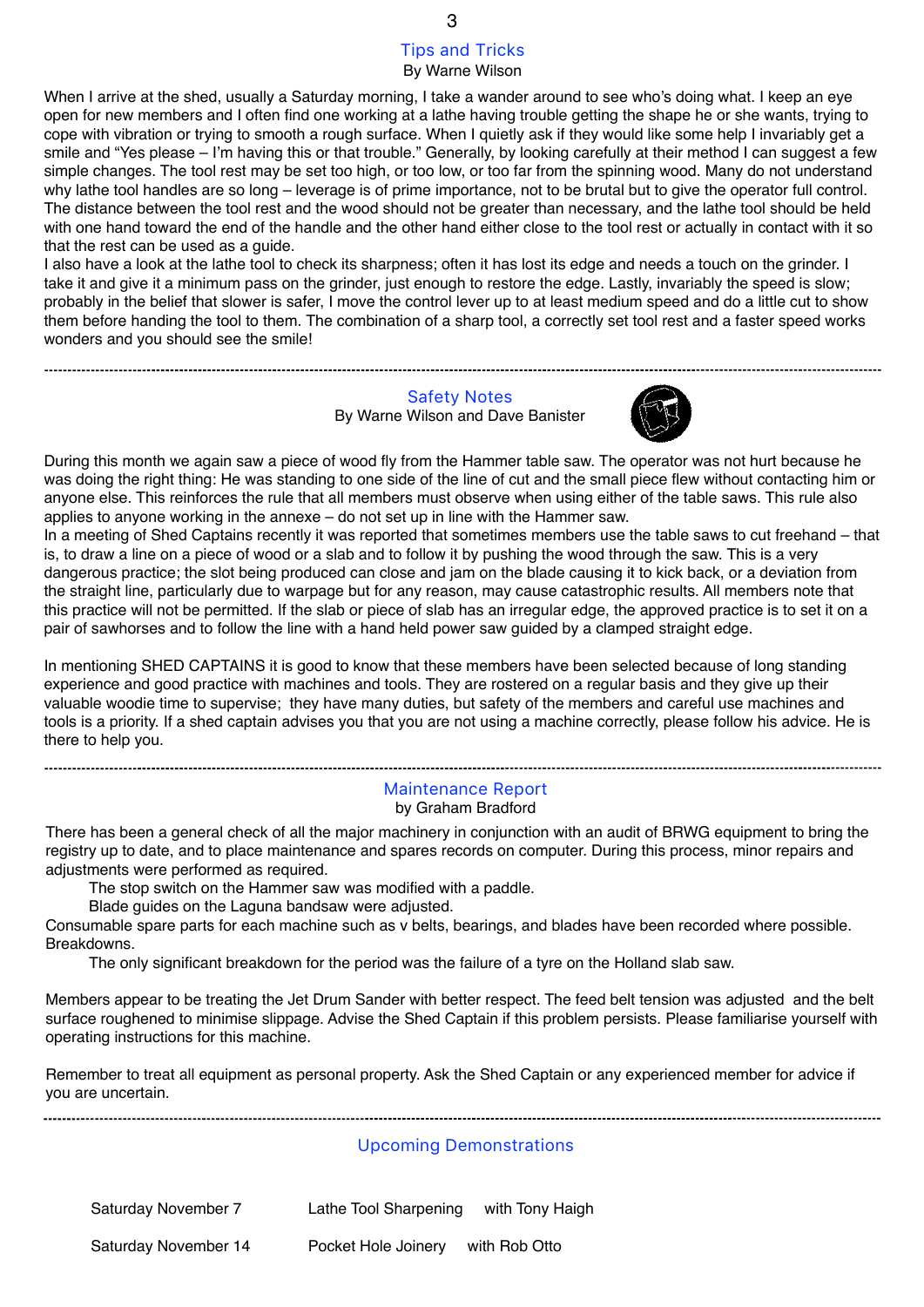These are the suggestions received at the Special BRWG Meeting held at St Mary's Hall on Wednesday 21st October, 2015

Suggested Short Term Projects: No Cost

- 1 More finishing classes
- 2 Instigate afternoon classes
- 3 Training courses to be documented with handouts
- 4 Complete review of competitions for expos. Novice V open, better scrutiny, allow team entries, clearly defined category
- 5 Sales and expos limit sale items to new only. Do not allow recycling
- 6 Club projects to be only "first class" output
- 7 Charge for training
- 8 More open time for workshop. Introduce some afternoon sessions
- 9 Because of limited space, put a cap on membership
- 10 Make all equipment documentation readily available
- 11 Make members aware of allocation of machinery for specific club use such as toy boys & girls on Mondays & Wednesdays
- 12 Review sales of paint supplies to members
- 13 Carry out analysis of wood required to suit members' needs
- 14 Broaden community projects to include other organisations
- 15 Encourage all members to contribute to club projects
- 16 Seek affiliation with International Wood Collections Society
- 17 Introduce a "buddy" system
- 18 Have formal system for membership development
- 19 Sell advertising
- 20 More training on machinery
- 21 Review accreditation process to incorporate annual reviews
- 22 Introduce power tool accreditation
- 23 Better training required on items such as drop saw
- 24 Generally, wood in stock is poor quality
- 25 Give milling crews clear specification of what to cut
- 26 Cutting spec to timber sizes, thicknesses, 16,32,38,50,75,100,125 x width increments of 25mm
- 27 Lower timber prices to members
- 28 Cut timber slabs to 30mm not 50mm

Suggested Short Term Projects: Cost

- 1 Look at disabled access to ensure no discrimination exists
- 2 Land line to club
- 3 Buy in good quality dressed wood for sale to members
- 4 Have a club branding iron for all community project items
- 5 Invest in trailer and crane for cartage of logs
- 6 All shed captains to have first aid certificates
- 7 Have club defibulator
- 8 New equipment:
- 8a Dishwasher
- 8b Water heater
- 8c Domino machine
- 8d Woodpecker or similar router table
- 8e Wide belt sander
- 8f Mobile dust system
- 9 Purchase a 120mm Vicmark chuck
- 10 Lock access to Grinding Shed captain to hold key
- 11 Better workpiece illumination at lathes. Look at trolley lights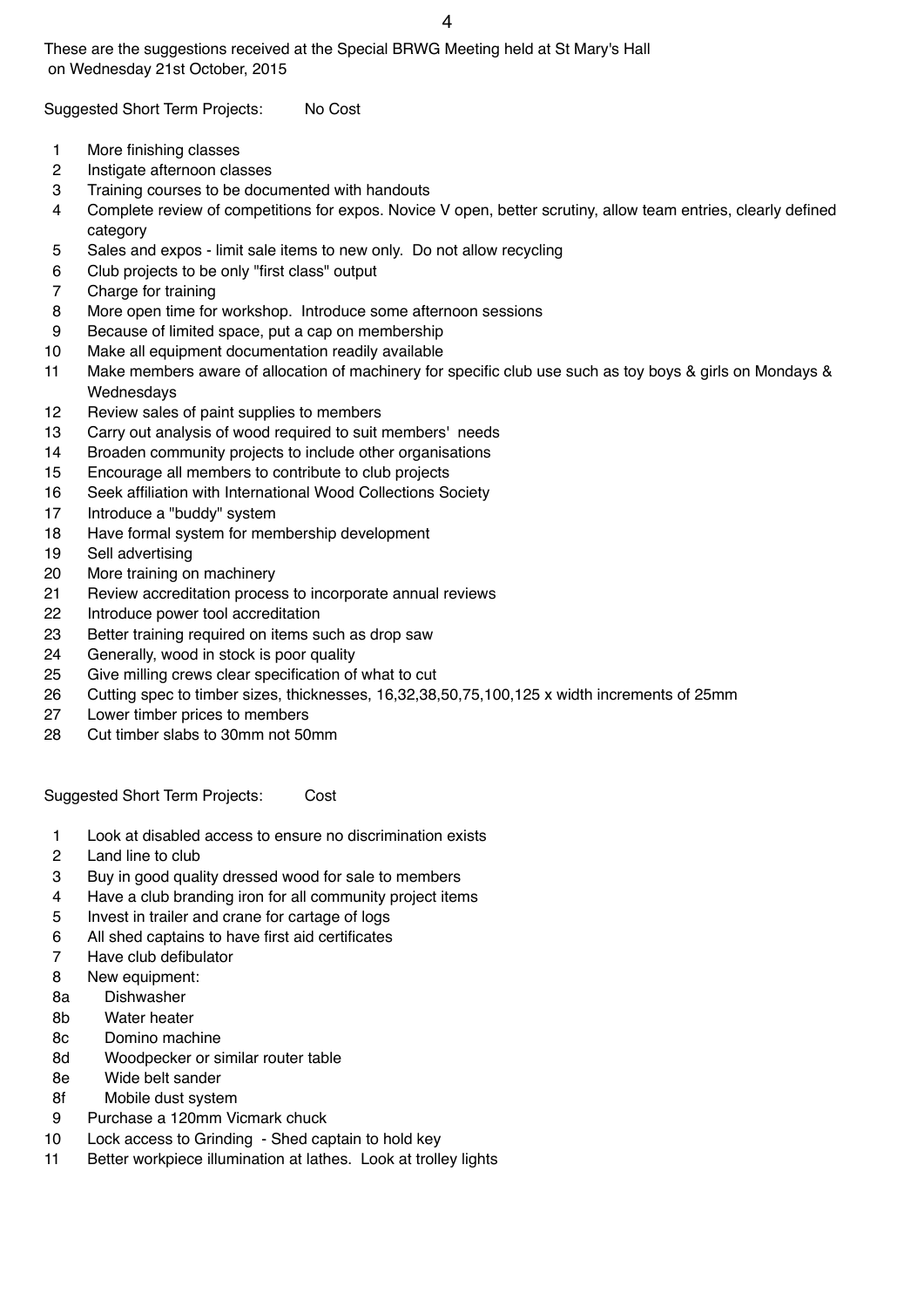- 1 Look for sponsors
- 2 Foster creativity and excellence beyond basic woodworking
- 3 Set up a docking saw for boards produced in milling

Suggested Medium Term Projects: Cost

- 1 Design and manufacture a range of work benches for sale to members
- 2 Acquire a Lucas mill
- 3 Internet to club to include a club PC on site connected to LS TV for demos etc., and access to internet
- 4 Better club meeting room, better chairs, more social atmosphere
- 5 Solar power
- 6 Look at club finances to fund future expansion
- 7 Create better parking by cutting & filling carpark and install retaining walls & batter to adjoining property
- 8 Change layout of lathes to T Haig's plan

Suggested Long Term Projects: Cost

- 1 More space generally
- 2 Better wood storage with ease of accessibility. Better racking
- 3 Redesign existing workshop space:
- 3a remove concrete tank
- 3b relocate kiln
- 3c close in rear and side and extend to front
- 3d provide machine free areas for quiet woodcrafts
- 3e more space for woodcarvers
- 4 In planning, provide for small bench space beside each piece of equipment
- 5 Free beer to members (Why not add a spa?)
- 6 Install another kiln
- 7 Comfortable club rooms
- 8 Standardise power tool brands

## SHED CAPTAIN'S MEETING:

At a special meeting of Shed Captains recently, several decisions were taken over matters of concern.

#### FREE CUTTING ON PANEL SAWS:

Because of the extreme danger in free cutting on the panel saws, this practice will in future not be allowed. Apart from very real potential danger of kick back, it can cause damage to the saw. (See Safety Notes - Page 3)

Another decision taken was that the sourcing of wood from stock should only be made by members through the Shed Captain. If you want wood from stock, then please see the Shed Captain who will find what you want, measure and calculate the price.

There have also been complaints about the state some machines are left in after use. We would ask that if during machinery use, sawdust and off-cuts are generated, that it is cleaned up straight after your use and not left to others at the end of the day.





**DAVID BLACK PROPRIETOR** 

Phone: (07) 5443 9211 Phone: (07) 5443 9527 Mobile: 0413 945 798 Fax: (07) 5443 5714 4/20 Kayleigh Drive Maroochydore Qld 4558

**MAPLETON HARDWARE** Your handy hardware store.

Come in and see us for all your hardware needs. Hand Tools, Sleepers, Power Tools, Drill Bits, Paint and Stains. Plus Plumbing and General Hardware

**Open 7 Days** 

Rob, Toni and Laurie

Cnr Obi Obi Rd & Emu Walk MAPLETON Phone 5445 7773